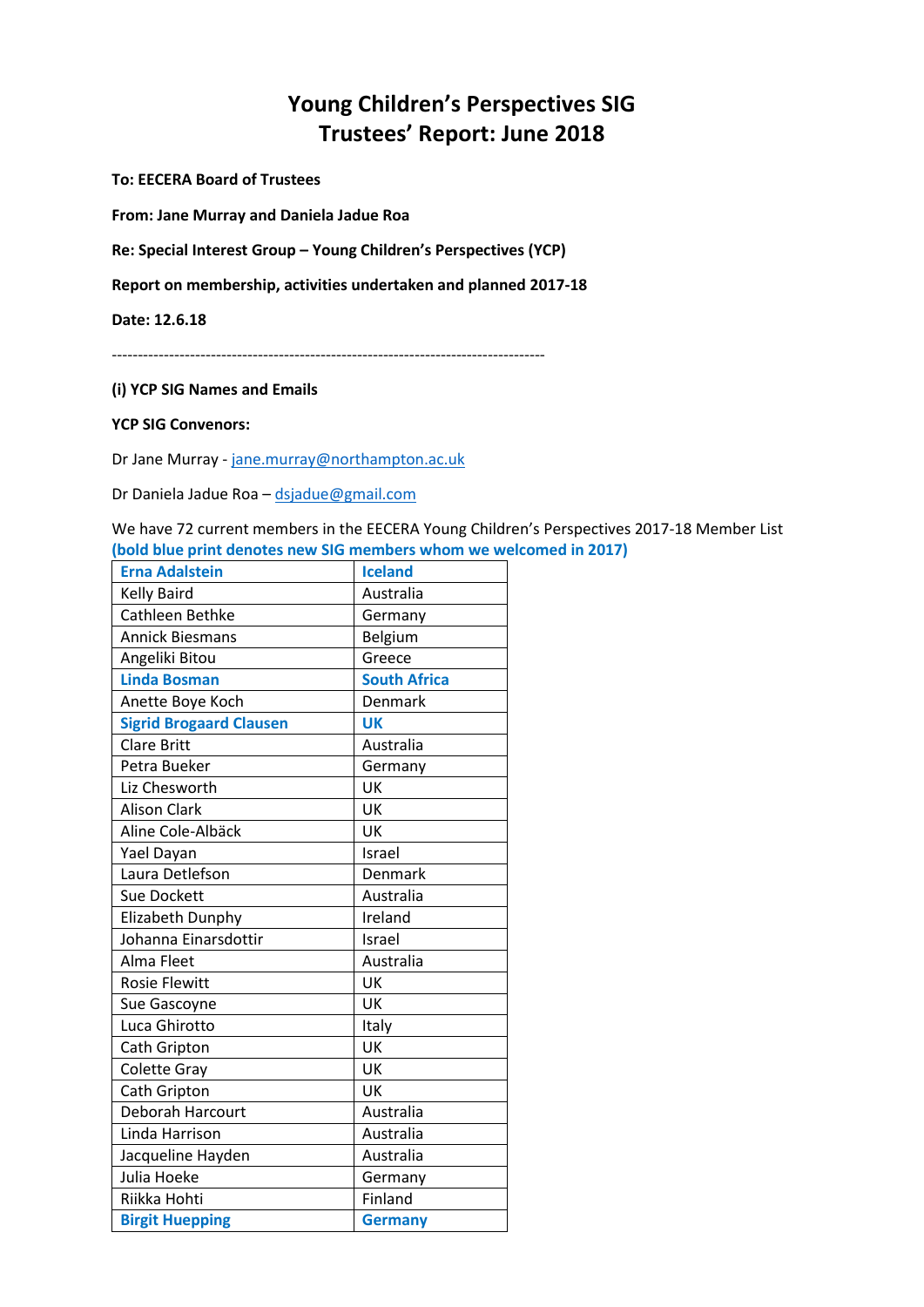| Carmen Huser                       | Germany        |  |
|------------------------------------|----------------|--|
| <b>Daniela Jadue Roa</b>           | <b>Chile</b>   |  |
| Eva Johansson                      | Sweden         |  |
| <b>Michaella Kadury-Slezak</b>     | <b>Israel</b>  |  |
| Mari Kaisa                         | Finland        |  |
| Susanne Klaar                      | Sweden         |  |
| Kristina Konstantoni               | UK             |  |
| Haitmut Kupfer                     | Germany        |  |
| Marja-Leena Laakso                 | Finland        |  |
| Penny Lawrence                     | UK             |  |
| <b>Lena O Magnusson</b>            | <b>Sweden</b>  |  |
| Valentina Mazzoni                  | Italy          |  |
| <b>Catherine Meehan</b>            | UK             |  |
| Valentina Montu                    | Italy          |  |
| Luigina Mortari                    | Italy          |  |
| Jane Murray                        | UK             |  |
| <b>Beverley Nightingale</b>        | UK             |  |
| <b>Bob Perry</b>                   | Australia      |  |
| <b>Gesine Nebe</b>                 | Germany        |  |
| Solveig Nordtomme                  | Norway         |  |
| Lesley Ones                        | Australia      |  |
| Ioanna Palaiologou                 | UK             |  |
| Hanna Palmer                       | Israel         |  |
| Jane Payler                        | UK             |  |
| <b>Porunn Helga Porvaldsdottir</b> | <b>Iceland</b> |  |
| Raija Raittila                     | Finland        |  |
| Tanya Richardson                   | UK             |  |
| Sue Robson                         | UK             |  |
| <b>Pablo Rupin</b>                 | <b>Chile</b>   |  |
| Ingrid Pramling Samuelsson         | Sweden         |  |
| Persille Schwartz                  | Denmark        |  |
| <b>Elena Severina</b>              | <b>Norway</b>  |  |
| <b>Halldor D. Sigurdardottir</b>   | <b>Iceland</b> |  |
| Anne B. Smith                      | New Zealand    |  |
| Jennifer Sumsion                   | Australia      |  |
| Clodie Tal                         | Israel         |  |
| Sarah Te One                       | New Zealand    |  |
| <b>Anja Tertoolen</b>              | <b>Belgium</b> |  |
| <b>Patrizia Tortella</b>           | <b>Italy</b>   |  |
| <b>Helena Vidisdottir</b>          | <b>Iceland</b> |  |
| <b>Tim Waller</b>                  | UK             |  |
| Susanne Westman                    | Sweden         |  |
|                                    |                |  |

**(ii) Activities undertaken by the SIG in past year:**

- *Virtual meeting held by e-mail, to which all YCP SIG members were invited.*
- *Meeting held at EECERA Conference, Bologna, August 2017*

See Appendix 1 for minutes.

## **New Co-Convenor for the YCP SIG**

Colette Gray stepped down as Co-convenor of the YCP SIG in 2017, following several productive years, so calls were made for YCP SIG members to consider stepping forward for the role. Daniela Jadue Roa was the only member who expressed an interest in standing, so she is now a Co-Convenor of the SIG with Jane Murray.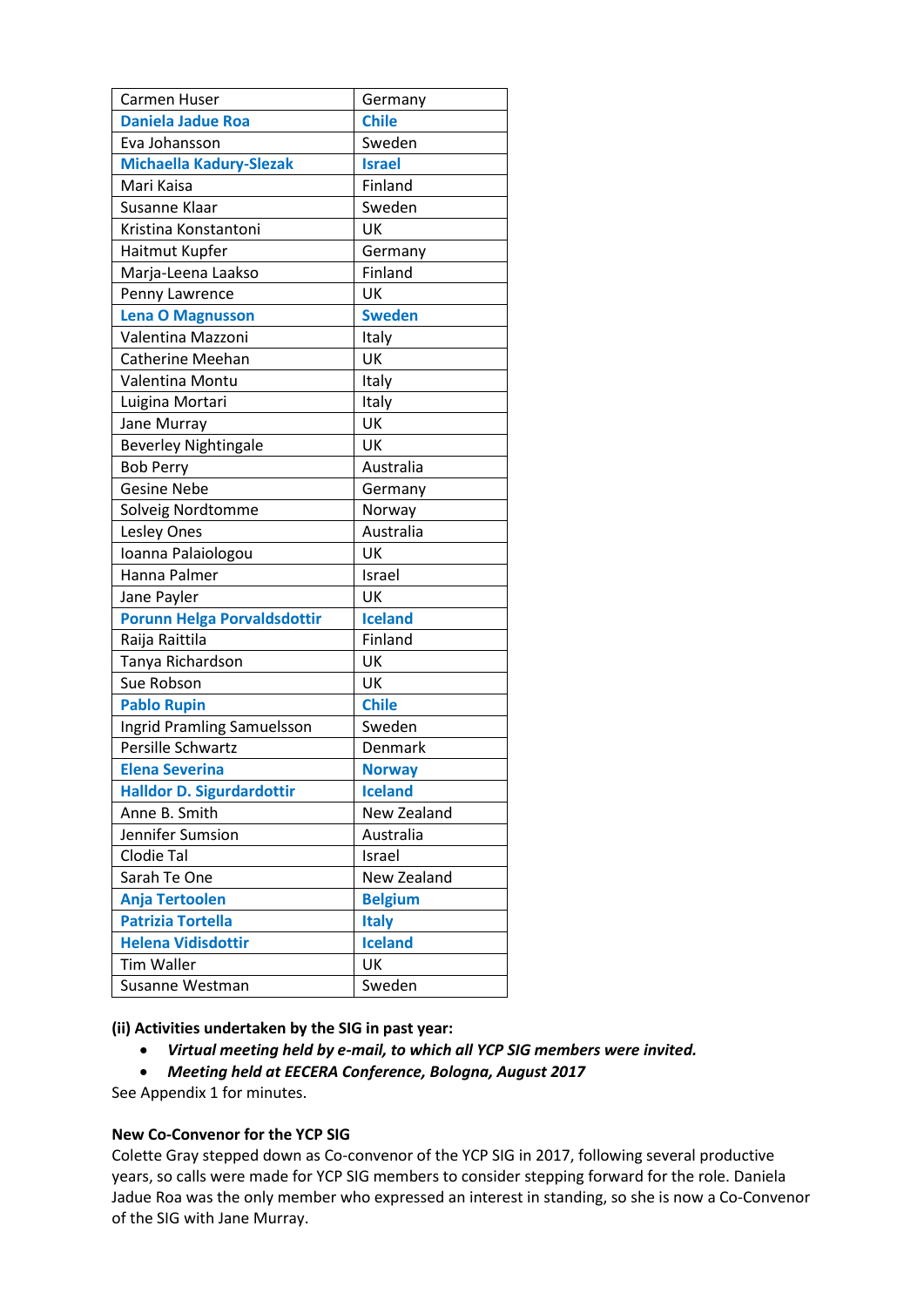# *'International Journal of Early Years Education'* **Special Issue published**

Following the publication of the EECERJ Special Issue *'Perspectives from Young Children on the Margins'* in April 2017 (Eds. Colette Gray and Jane Murray), a Special Issue was published by Taylor and Francis in the *International Journal of Early Years Education* (25,3)*: 'Hearing Young Children's Voices through Innovative Research Approaches'* in September 2017. This Special Issue featured seven papers, several of which were authored by from YCP SIG members:

- *Editorial: Hearing Young Children's Voices through Innovative research Approaches* (Colette Gray and Jane Murray)
- *Photo Elicitation: reflecting on multiple sites of meaning* (Sue Dockett, Johanna Einarsdottir and Bob Perry)
- *Hearing young children's voices through a conversation analysis approach* (Amanda Bateman)
- *The work of interpreters to gain children's perspectives within culturally and linguistically diverse classrooms* (Maryanne Theobald)
- *Tanzanian and Canadian children's valued school experiences: a cross case comparison* (Jodi Streelasky)
- *An innovative methodology for capturing young children's curiosity, imagination and voices using a free app: Our Story* (Natalie Canning, Jane Payler, Karen Horsley and Chris Gomez)
- The use of vignettes in participatory research with young children (Ioanna Palaiologou)
- *Being hipped to their hop: tapping into young minds through Hip Hop play* (Anthony Broughton).

# *'Early Child Development and Care'* **Special Issue published**

YCP SIG members Jane Murray and Ioanna Palaiologou were co-editors for another SI, published online in March 2018 by Taylor and Francis in *Early Child Development and Care* journal (188, 7): *'Young Children's Emotional Experiences'*. Articles authored by YCP SIG members in this SI included:

- *Editorial: Young Children's Emotional Experiences* (Jane Murray and Ioanna Palaiologou)
- *[Love, satisfaction and exhaustion in the nursery: methodological issues in evaluating the](https://www.tandfonline.com/doi/full/10.1080/03004430.2018.1446431)  [impact of Work Discussion groups in the nursery](https://www.tandfonline.com/doi/full/10.1080/03004430.2018.1446431)* (Peter Elfer, Sue Greenfield, Sue Robson, Dilys Wilson and Antonia Zachariou)

# *'Young Children's Perspectives'* **chapter in an international handbook**

The '*International Handbook on Early Childhood Education and Development'* was published (Eds. Marilyn Fleer, Bert van Oers, and Feiyan Chen with Alma Fleet and Deborah Harcourt), featuring a chapter from YCP SIG members:

*Fleet, A. and Harcourt, D. with A.B. Koch, S. Gascoyne, J. Einarsdóttir, C. Gray, P. Lawrence, J. Merewether, S. Mitchelmore, J. Murray, A. Salamon (in press). (Co)-researching with children. Chapter in M. Fleer and B. van Oers, (Eds.). International Handbook of Early Childhood Education and Development. Vol 1: Methodologies. New York: Springer.* Our thanks to Alma Fleet for this opportunity.

# **Forthcoming Article:**

We look forward to reading a forthcoming article co-authored by Daniela Jadue-Roa and due for publication in October 2018:

Jadue-Roa, D. S., Whitebread, D., & Gareca Guzmán, B. (in press). Methodological issues in representing children's perspectives in transition research. *European Early Childhood Education Research Journal.*

# **Call for chapters for the** *International Handbook of Young Children's Rights*

Following discussion with Routledge, editors Jane Murray, Beth Blue Swadener and Kylie Smith issued a call for chapters for the *International Handbook of Young Children's Rights* and received over 40 proposals, many of which came from YCP SIG members. Publication of this handbook is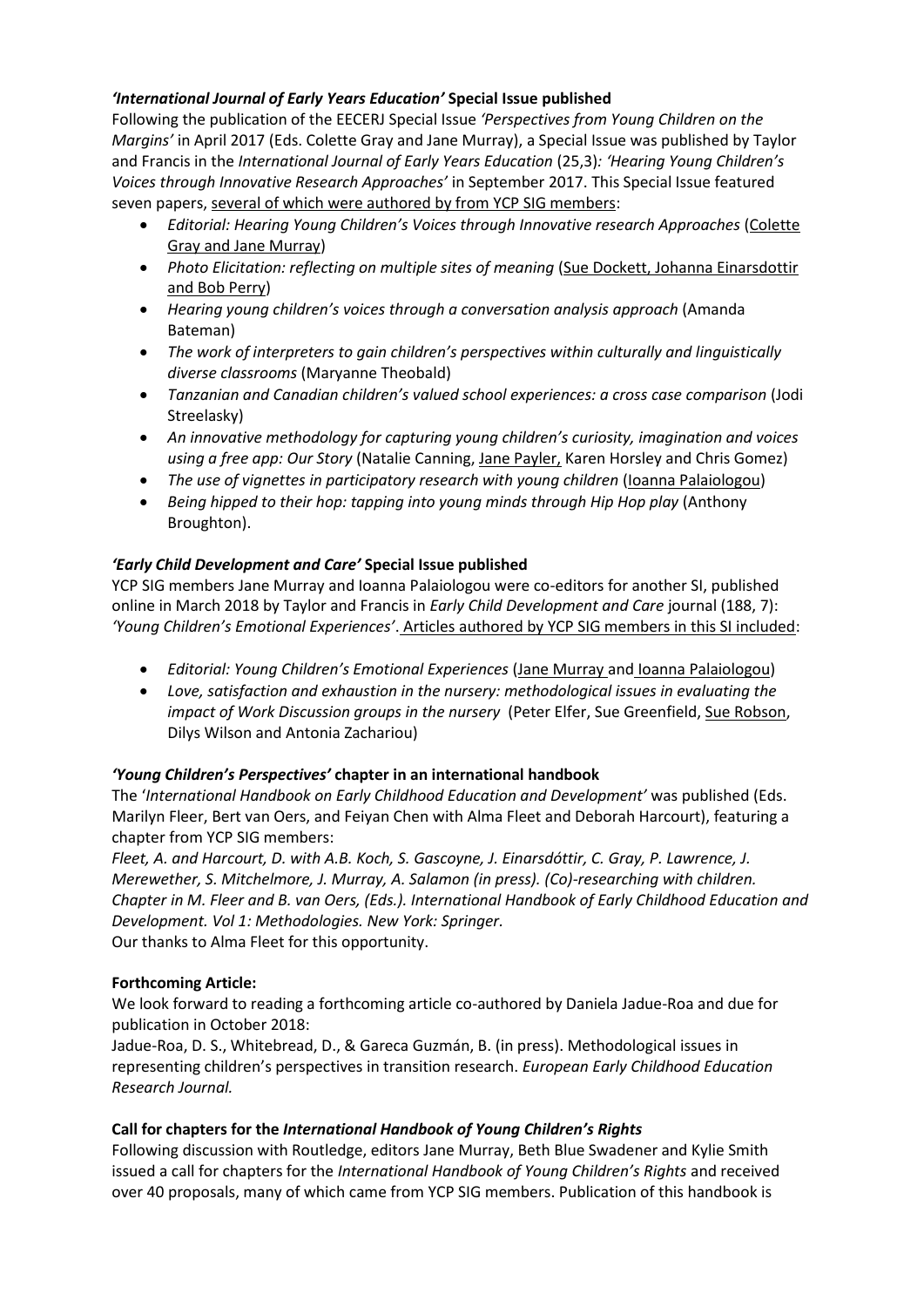planned to coincide with the 30<sup>th</sup> anniversary of the United Nations Convention on the Rights of the Child. The full book proposal is under review at the time of writing.

## **(iii) SIG activity planned for the future**

- Development of the YCP SIG online space within the EECERA website
- Mid-year YCP SIG meeting before EECERA conference 2018
- Continue to develop the *International Handbook of Young Children's Rights*
- Explore the development of a second new YCP SIG book: different modalities young children use to express their views to serve as a tool for researchers and practitioners.
- Develop a proposal for a series of children's books to mark the 30<sup>th</sup> anniversary in 2019 of the United Nations CRC (OHCHR, 1989)
- YCP SIG members to create new proactive links to their networks, institutions and organisations with a focus on the 30<sup>th</sup> anniversary in 2019 of the United Nations CRC (OHCHR, 1989) (volunteers required)

## **(iv) Links and networks established with other institutions and organisations**

Links to OMEP and TACTYC (UK) established through YCP membership.

## **(iv) How the YCP SIG's activities fit with the aims and ethos of EECERA**:

YCP SIG activities focus on…

- Generating critical reflection on children's perspectives and children's rights
- Supporting and encouraging cross-national perspectives on seeking children's perspectives
- Supporting SIG members' research in a collaborative and cooperative manner
- Sharing innovative and reflexive research on children's perspectives and children's rights. In this way, the YCP SIG…
	- Promotes and disseminates multi-disciplinary research on early childhood and its applications to policy and practice
	- Seeks to sustain and develop the rich tradition of European early childhood thought in a context of appreciation for other equally rich early childhood traditions and concepts across the World
	- Encourages the exploration of new paradigms, methodologies, concepts and applications in the ever-changing context of early childhood studies.

## **Appendix 1:**

## **Minutes of the EECERA 2017 Young Children's Perspectives SIG Meeting Bologna Italy**

## **1.0 Welcome, apologies and contact list**

1.1 The meeting was held on Tuesday 29th August 2017 at 13.00-14.00 at University of Bologna.

|  |  |  | 1.2 Those who attended were: |  |
|--|--|--|------------------------------|--|
|--|--|--|------------------------------|--|

| Jane Murray (convenor)  | UK                 | Member |
|-------------------------|--------------------|--------|
| Persille Schwartz       | Denmark            | Member |
| Patrizia Tortella       | Italy              |        |
| Lena O. Magnussen       | Sweden             |        |
| Anja Tertoolen          | <b>Netherlands</b> |        |
| Daniela Jadue Roa       | Chile              | Member |
| Pablo Rupin             | Chile              |        |
| Linda Bosman            | South Africa       |        |
| Sue Robson              | UK                 |        |
| Johanna Einarsdottir    | Iceland            | Member |
| Sigrid Brogaard Clausen | UK                 | Member |
| Alma Fleet              | Australia          | Member |
| <b>Alison Clark</b>     | UK                 |        |
| Luca Ghirotto           | Italy              |        |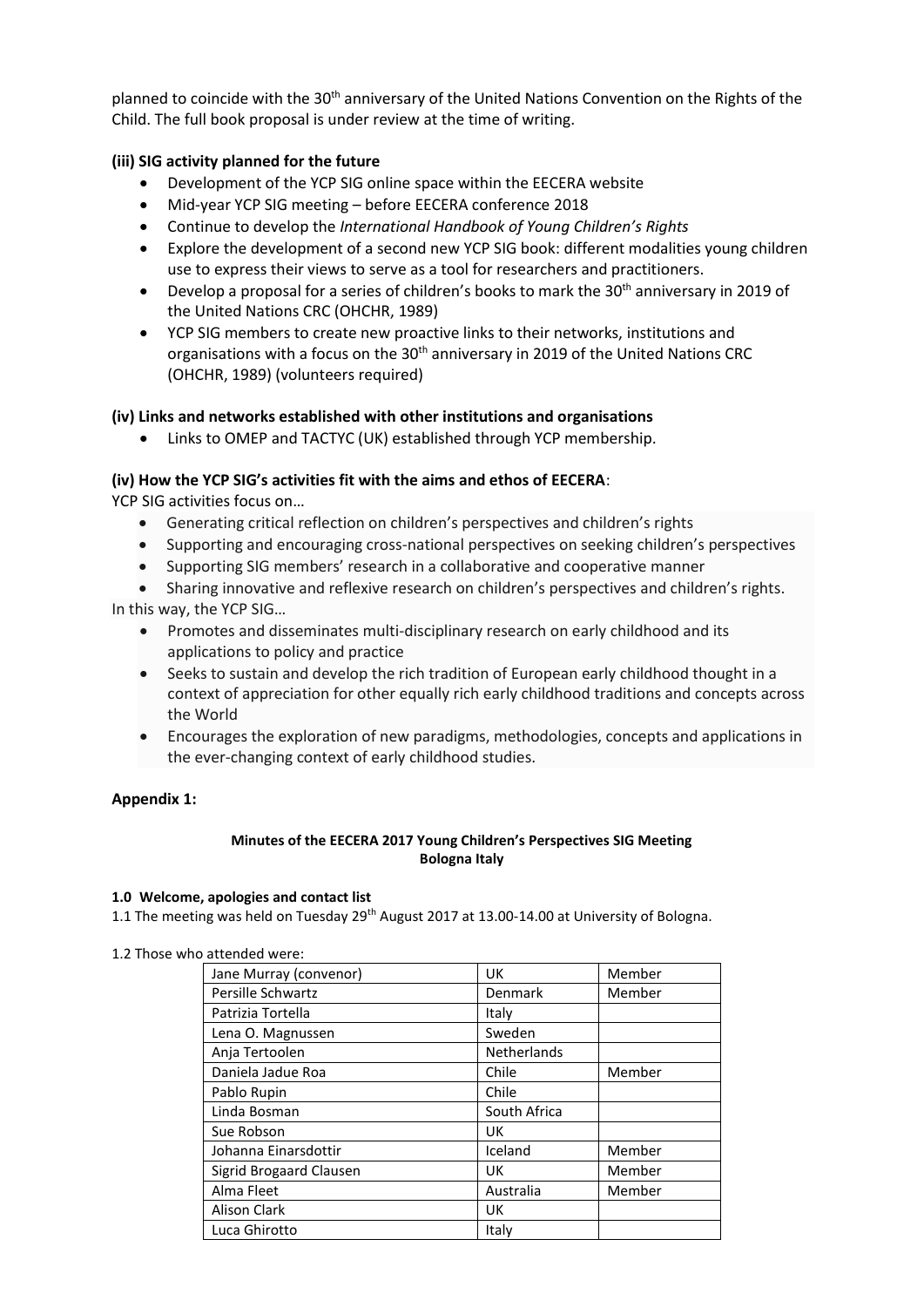| <b>Birgit Huepping</b>      | Germany       |        |
|-----------------------------|---------------|--------|
| Clodie Tal                  | Israel        | Member |
| Michaella Kadury-Slezak     | <b>Israel</b> |        |
| Elena Severina              | Norway        |        |
| Porunn Helga Porvaldsdottir | Iceland       |        |
| Erna Adelstein              | Iceland       |        |
| Helena Vidisdottir          | Iceland       |        |
| Halldor D. Sigurdardottir   | Iceland       |        |

1.3 Jane Murray noted that a number of apologies had been received, particularly from YCP SIG members who were visiting early childhood settings which had been scheduled for the same time as the SIG meetings.

## **2.0 Minutes from last meeting**

Minutes from the last meeting had been circulated prior to the meeting and were shared during the meeting and agreed.

## **3.0 YCP publication news**

3.1 There was discussion concerning ways to mark the 30<sup>th</sup> Anniversary of the United Nations Convention on the Rights of the Child.

3.2 Prior to the meeting, Jane Murray had approached Routledge with an initial suggestion for an edited book with chapters from Young Children's Perspectives SIG members to mark the 30<sup>th</sup> Anniversary of the United Nations Convention on the Rights of the Child. Routledge suggested that the proposal should be for an international handbook. Early thoughts on this proposal were shared. The handbook would focus on how young children's rights are afforded in different countries and contexts across the World. An outline structure was suggested:

- Introduction
- Policy and legislation
- Protection
- **•** Provision
- Participation
- Reflections and Conclusions.

A team of editors was proposed, such that each section would be edited by a different editor, coordinated by Jane Murray. Professor Laura Lundy was suggested as editor for the policy and legislation section. An outline timeline was proposed, with publication in the second half of 2019 to coincide with the UNCRC 30<sup>th</sup> anniversary. A question concerning how authors for whom English is an additional language might be supported; it was proposed that those authors could work with a co-author whose first language is English.

3.3 There was **further discussion** about ways to mark the UNCRC 30<sup>th</sup> anniversary.

3.3.1 It was suggested that the handbook could be an EECERA book.

3.3.2 It was pointed out that a handbook is a lot of work and a concern was raised that a handbook can be forgotten on a library shelf.

3.3.3 A suggestion was made for a smaller project that could be a journal-sized collection of original country overviews focused on lots of small things that are being done for young children's rights.

3.3.4 Another concern was raised that books can be inaccessible for practitioners.

3.3.5 The point was made that we should consider what we want to write and for whom we are writing.

3.3.6 It was noted that children's rights are not always covered in early childhood education and care and that it would be good for the SIG to create a publication that is accessible for practitioners, separate to a handbook which may not be so useful for practitioners.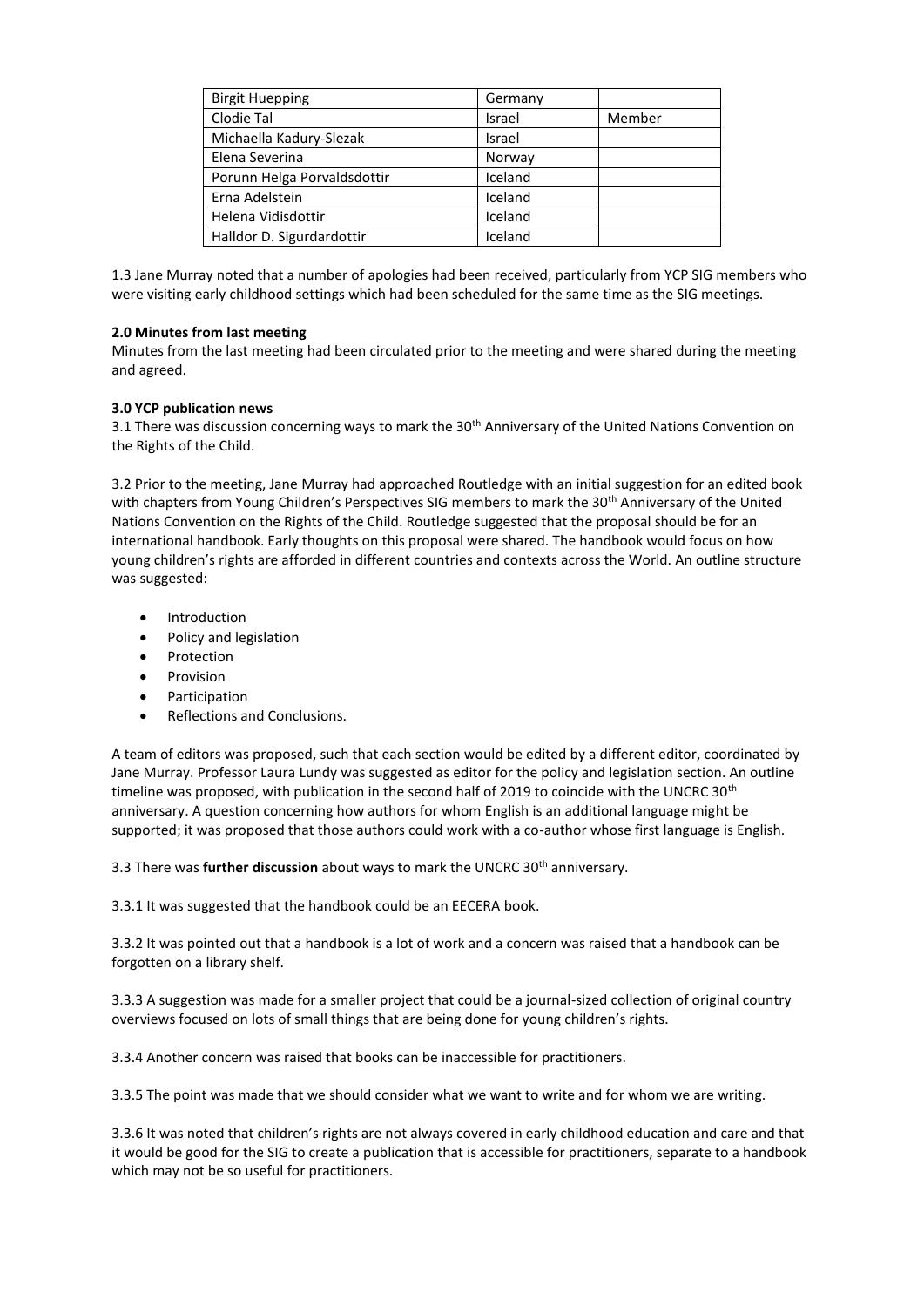3.3.7 The point was made that a publication that reaches those working with children would be important consideration because of its potential for impact in the field. This might include accessible materials for children in order to reach children.

3.3.8 The possibility of a book made by children about their rights was suggested, perhaps focused on research with young children; it was noted that Reggio Emilia pre-schools have already done this.

3.3.9 Another suggestion was made for a journal special issue.

3.3.10 Luca Ghirotto shared that he has been working in a hospital and has been working on how to make children conscious of assent in research. He plans to work with atelierista to develop this further at Reggio Emilia preschools.

3.3.11 Alma Fleet highlighted the value of researching with children. She noted that with respect to the work of Reggio Emilia pre-schools, there may be a tension with representing children's views fairly where peer reviewed articles are required. She noted that books on the Diana School and children's rights include conversations with educators and children's voices.

3.3.12 A suggestion was made for a digital approach. We could develop a website with case studies. Or alternative online spaces.

3.3.13. The point was made that YCP SIG members could develop different publications and other ways to celebrate the UNCRC 30<sup>th</sup> anniversary.

**ACTION:** YCP SIG members to develop different publications and other ways to celebrate the UNCRC 30th anniversary and report progress to the SIG.

## **4.0 New YCP publications**

4.1 Jane noted that a **special issue of EECERJ** was published featuring papers from the YCP SIG members (Volume 25, Number 2). Edited by Jane Murray and Colette Gray, the SI title was '*Perspectives from Young Children on the Margins'.* Papers in this SI from SIG members included:

- *'Flourishing on the margins: a study of babies and belonging in an Australian Aboriginal community childcare centre'* by Linda Harrison, [Jennifer Sumsion,](http://www.tandfonline.com/author/Sumsion%2C+Jennifer) [Ben Bradley,](http://www.tandfonline.com/author/Bradley%2C+Ben) [Karen Letsch](http://www.tandfonline.com/author/Letsch%2C+Karen) and [Andi Salamon](http://www.tandfonline.com/author/Salamon%2C+Andi)
- '*Do young children perceive change in the daily lives of their families during participation in a therapeutic family support programme?'* by Kelly Baird and Rebekah Grace
- *'Patterns and attributes in vulnerable children's messy play'* by Sue Gascoyne
- *'Here we like playing princesses – newcomer migrant children's transitions within day care: exploring role play as an indication of suitability and home and belonging'* by Kris Kalkman and Alison Clark
- *'On the margins of racism, immigration and war: perspectives on risk and protection of young children of Ethiopian origin in Israel'* by Nira Wahle[, Yael Ponizovsky-Bergelson,](http://www.tandfonline.com/author/Ponizovsky-Bergelson%2C+Yael) [Yael Dayan,](http://www.tandfonline.com/author/Dayan%2C+Yael) [Orly](http://www.tandfonline.com/author/Erlichman%2C+Orly)  [Erlichman](http://www.tandfonline.com/author/Erlichman%2C+Orly) and [Dorit Roer-Strier](http://www.tandfonline.com/author/Roer-Strier%2C+Dorit)
- *Crossing cultural barriers: children's views on the recuperative holiday experience'* by Colette Gray
- *'Welcome in! How the academy can warrant recognition of young children as researchers'* by Jane Murray.

4.2 Jane shared that a **second Special Issue** was due for publication imminently, featuring papers from the YCP SIG members: '*Hearing Young Children's Voices through Innovative Research Approaches'* in the *International Journal of Early Years Education* (Volume 25, Number 3), edited by Colette Gray and Jane Murray. Papers in this SI from SIG members would include:

- *'Photo elicitation: reflecting on multiple sites of meaning',* by Sue Dockett, [Johanna](http://www.tandfonline.com/author/Einarsdottir%2C+Johanna)  [Einarsdottir](http://www.tandfonline.com/author/Einarsdottir%2C+Johanna) and [Bob Perry](http://www.tandfonline.com/author/Perry%2C+Bob)
- *'An innovative methodology for capturing young children's curiosity, imagination and voices using a free app: Our Story'* b[y Natalie Canning,](http://www.tandfonline.com/author/Canning%2C+Natalie) [Jane Payler,](http://www.tandfonline.com/author/Payler%2C+Jane) [Karen Horsley](http://www.tandfonline.com/author/Horsley%2C+Karen) & Chris [Gomez](http://www.tandfonline.com/author/Gomez%2C+Chris)
- '*The use of vignettes in participatory research with young children'* by Ioanna Palaiologou.

## **5. Co-Convenor role**

5.1 Jane noted that Colette Gray has retired from her position as co-convenor of the YCP SIG. The SIG noted the valuable work that Colette has undertaken as co-convenor.